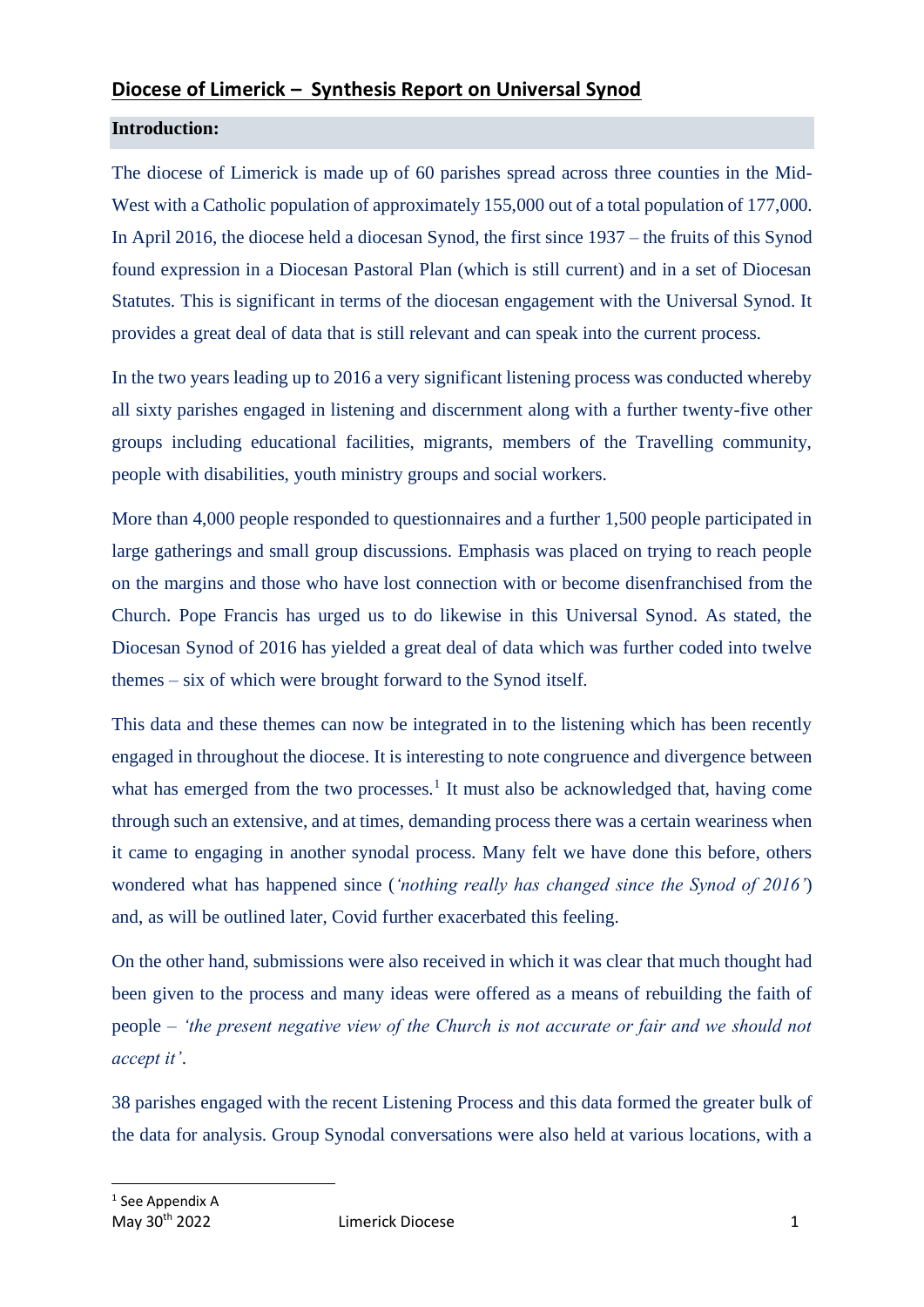number of parish groups and a varied selection of other ecclesial and social groups - 29 such groups were interviewed from a wide range of backgrounds and 28 online submissions were received through the Diocesan website questionnaire alongside a number of individual submissions received.<sup>2</sup>

All data returned was copied and given to a group of 10 readers, comprising of men and women, of all ages, lay and religious, rural and urban. Each reader, through a process of discernment and prayer, read the data individually and then compiled a report of their observations and comments. The reading group next met as a large group and all reports were discussed, with six clear themes emerging. These six themes were then further explored, in a deeper manner, by a core group of three (two themes each) where each reader re-examined the data extracting examples, quotations and thinking on these specific themes. This draft report was then assembled from the expansion of these six themes and the work done by the core group.

At the Diocesan pre-synodal meeting a draft synthesis was presented to the diocesan delegates. In general, those present affirmed and acknowledged the honesty and truth of the Report as an accurate reflection of synodality in the diocese. However, it was also pointed out that a sense of Gospel joy was absent and since this is part of the experience of those present we do need to acknowledge the positive aspects of Church life. The response at this meeting has also given further depth to the themes and informed the conclusion to the synthesis.

In the reading of the Synod submissions, and from the consideration of the reading Group responses, a number of themes emerged, which we have grouped under six headings; Experience of Covid, Faith, Liturgy, Exclusion, Complexity and Pace of Life, Discordant & Prophetic voices.

## **1. Experience of Covid**

The personal and social impact of Covid 19 provided a specific context for the Synodal conversations. What the Covid experience highlighted was the longing for connection, belonging and relationship along with the recognition of how much we need each other and are inter-dependent. *'Covid slowed the world, allowing for renewal of relationships with self, others and nature.'* Covid made us *'pause.'*

In embracing technology in a new way as a means of participation and mission, people were able to access liturgies and other ecclesial events. The wider Church community was brought into the home. While embracing technology was experienced as positive in keeping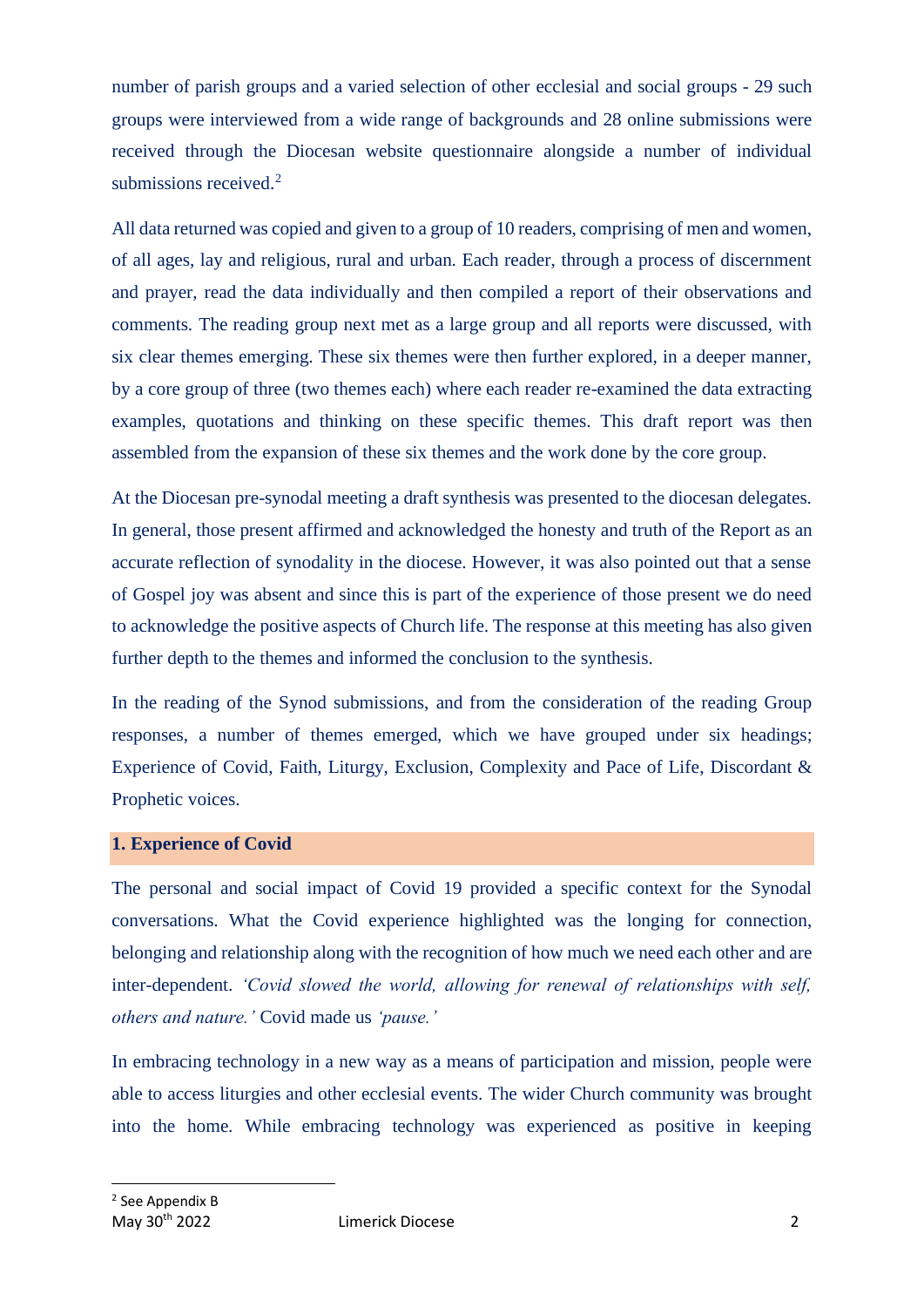communion with one another alive during Covid, it was clear that "*the internet is no substitute for human contact".* Some also commented that the limited physical participation in the actual liturgies during the lockdowns highlighted for those watching on-line a hierarchical and male image of Church.

In terms of working together as a parish to ensure implementation of safety guidelines, Covid aroused an awakening of co-responsibility and *'ownership'*, the importance of being involved in parish being experienced.

Covid exposed new levels of domestic abuse and mental health issues. Drugs, lone drinking, and gambling increased. These social issues struck the Domestic Church.

Though the decline in Church attendance had begun before Covid, it could be that Covid moved the Church further away from the centre in people's lives, putting it now more on the edge of life.

## **2. Faith**

This theme was evident across the data. Faith is experienced primarily in terms of communion with God. *'Faith gives comfort in knowing there is always a 'higher being', someone you can talk and pray to'*, *'faith is integral and second nature and gives meaning to my life'* and Faith is *'a strong relationship with God. Prayers relate to everyday life and help us through life's journey'*. Religious sisters said that *'faith is deeply embedded in the culture but the lack of catechesis is inhibiting that from being nurtured'*

*'The power of prayer is paramount…'* The vast majority of responses indicate that faith is valued. This is true across parish responses, religious groupings and social groups including the responses from schools. Many responses associate faith with hope. Faith is considered by some as a gift, as a source of strength, and a coping mechanism during Covid 19 and war. The hope and support of faith is mentioned by many people.

From the data one can conclude that personal faith is far from dead. Most people surveyed agreed that faith in God and being a member of the Church can bring hope and meaning. Faith is a determining influence on our interaction with others generating a sense of an implicit missionary dimension. Faith provides our moral compass. Some people said that whilst they currently were not believers they valued the influence that faith has on the lives of others.

One group said how it was a 'privilege to have faith'. An observation was made about how the elderly people *'have great faith, are committed to good spiritual and liturgical activity, and have core spiritual beliefs'*. The *'middle generation, down to the young, are struggling to* 

May 30th 2022 Limerick Diocese 3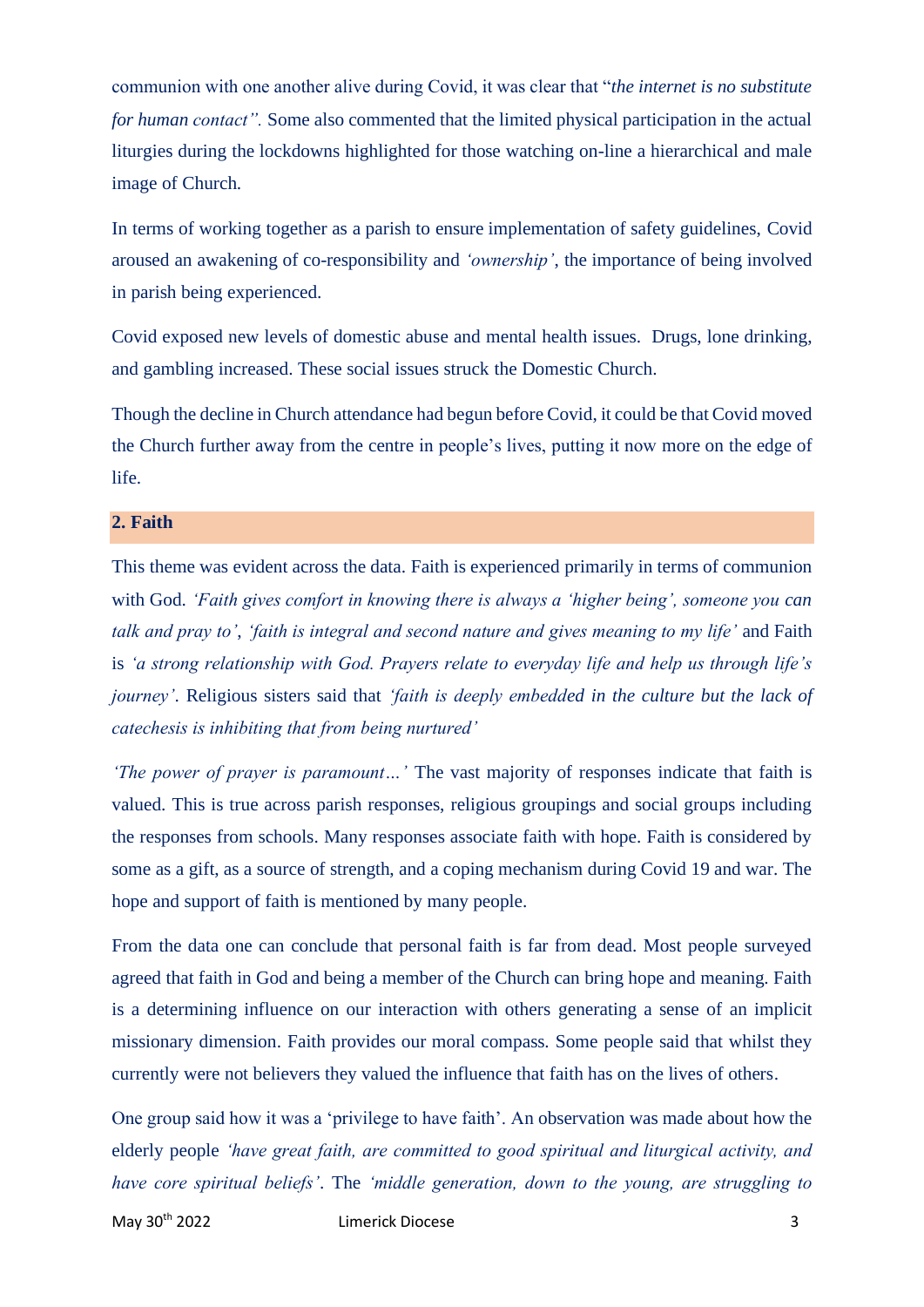*understand their faith, and are selective about what to accept in their faith = confusion'*. Our *'teenagers and children seem completely lost and do not know their faith at all… it doesn't make sense to them any more (going to church etc...)'.* We have major challenges around levels of participation in the life of the Church, particularly in the formal practice of the faith.

The global pandemic provided the opportunity for the Church to truly 'be a field-hospital' and while it was this for some, somewhat paradoxically it seems that Covid accelerated an already evident trend whereby the Church is no longer at the centre of Irish society. This is particularly true in levels of practice - the many empty seats in our churches in relation to Mass attendance indicates *'gaps and absences'*. We heard about the '*God-fearing people in the parish'* who *'don't go to Mass'* and we also heard that the '*Church needs to be less forceful, you can still be a Catholic and not go to Mass'.*

What comes across from a number of respondents is the need for a vision for parish that is wider than going to Mass. Mass attendance, it is said, is not a measure of faith. The current focus of many respondents relates to mass attendance and young people not going to church - *'empty churches and the fear of no return to the churches'*. The question raised by some: do we need to move on from measuring the health of a faith community from church attendance at one particular sacrament?

So, we have a situation that there continues to be evidence of faith and spirituality (communion with God) but often a rejection of the Church as a means of giving expression to this (participation and mission). The data suggests a variety of reasons for this. There is a strong critique (and often rejection of) of the Church's moral teachings. Again and again, you could see a reaction against *'narrow views', 'not being open', 'mind already made up'.* Church is *'out of touch'*. There is a lack of trust in the Church as institution and a sense that the Church is overly identified with morality, particularly sexual morality. In some places there is scepticism around this Synodal pathway expressed in such declarations as *'nothing will change'*. Indeed, some people feel that nothing has changed since the Limerick Diocesan Synod of 2016, that people are not properly listened to and no concrete action emerged from it. These people believe the listening process is more an academic exercise than any real attempt to bring about the change that is required to save the Church in secular Ireland.

May 30<sup>th</sup> 2022 Limerick Diocese **1986** Limerick Diocese On the other hand, there are pockets of small faith groups in existence. *'There journeying together is happening and is good, there is lots of joy there, it is life-giving and growing, and is rooted in sacramental practice.'* Another person spoke of *'the lasting treasure of the past that is the gospel and the challenge to live in its simplicity, inclusiveness and openness and to own and claim it in response to the needs of today'.*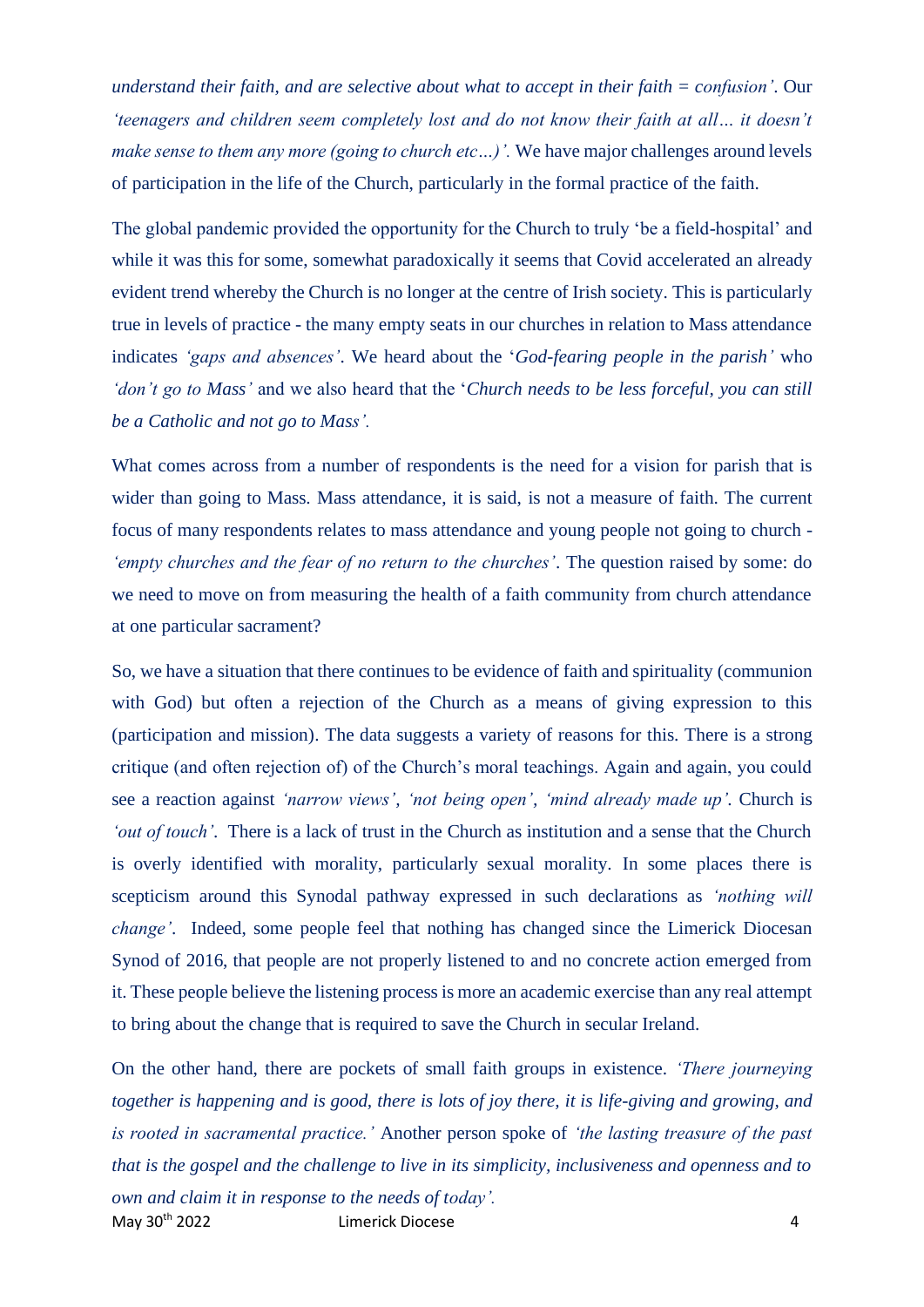Those involved in reading the data from this process and who were also involved in the 2016 Synod noticed a shift in terms of participation and involvement; there seems to be a decline but this may partly be accounted for by the Covid restrictions which precluded so much engagement and interaction. Faith is still valued by people, however people's understanding of their faith is in greater decline, the lack of good catechesis is still an issue as it was back in 2016.

The pre-synodal meeting noted that faith is now more of a personal endeavour than a community experience. How we define faith and understand it needs further discernment. If faith is differentiated from practice how is it then nurtured or even measured? There is an ongoing challenge to support and connect life and faith.

## **3. Liturgy**

There is broad consensus around the need for rituals and in particular those related to death, grief and supporting the bereaved - Sacraments are also highlighted - the rituals themselves are considered important and valued. For those with strong faith, Mass attendance is crucial and life giving. The centrality of the Eucharist is of importance and this could be enhanced by making the "Last Supper" more central by incorporating the Eucharist into social gatherings in different settings.

In the data there is a strong critique of how liturgy is celebrated. Some suggested they are jaded by the current format of the Mass, which they find tedious and monotonous. Some feel that the laity should be far more active in the liturgical celebrations and not just passive observers. A number of people described the Eucharist as being too repetitive; one respondent submitted that a Mass with music, food and song was what was longed for. *'Mass needs to be made more interesting and needs more variety as everyone seems to be jaded with existing format'.* Mass is often seen as a *'private devotion between me and God'* without an active parish life. Mass is often the only service available at parish level and this is an impoverishment. Many liturgies were described as being poor. Church language is not connecting with the laity; a new language is required. Homilies were described as being flat, boring and not speaking to where people were at.

Masses could indeed be more relatable. If we consider a funeral Mass, because it is 'personal' people usually comment positively. There is a greater sense of participation. At a community level, locality-specific input could similarly make people feel more connected… Masses with a theme/specific occasion equally would be *'outreach-friendly'* if some innovative thought was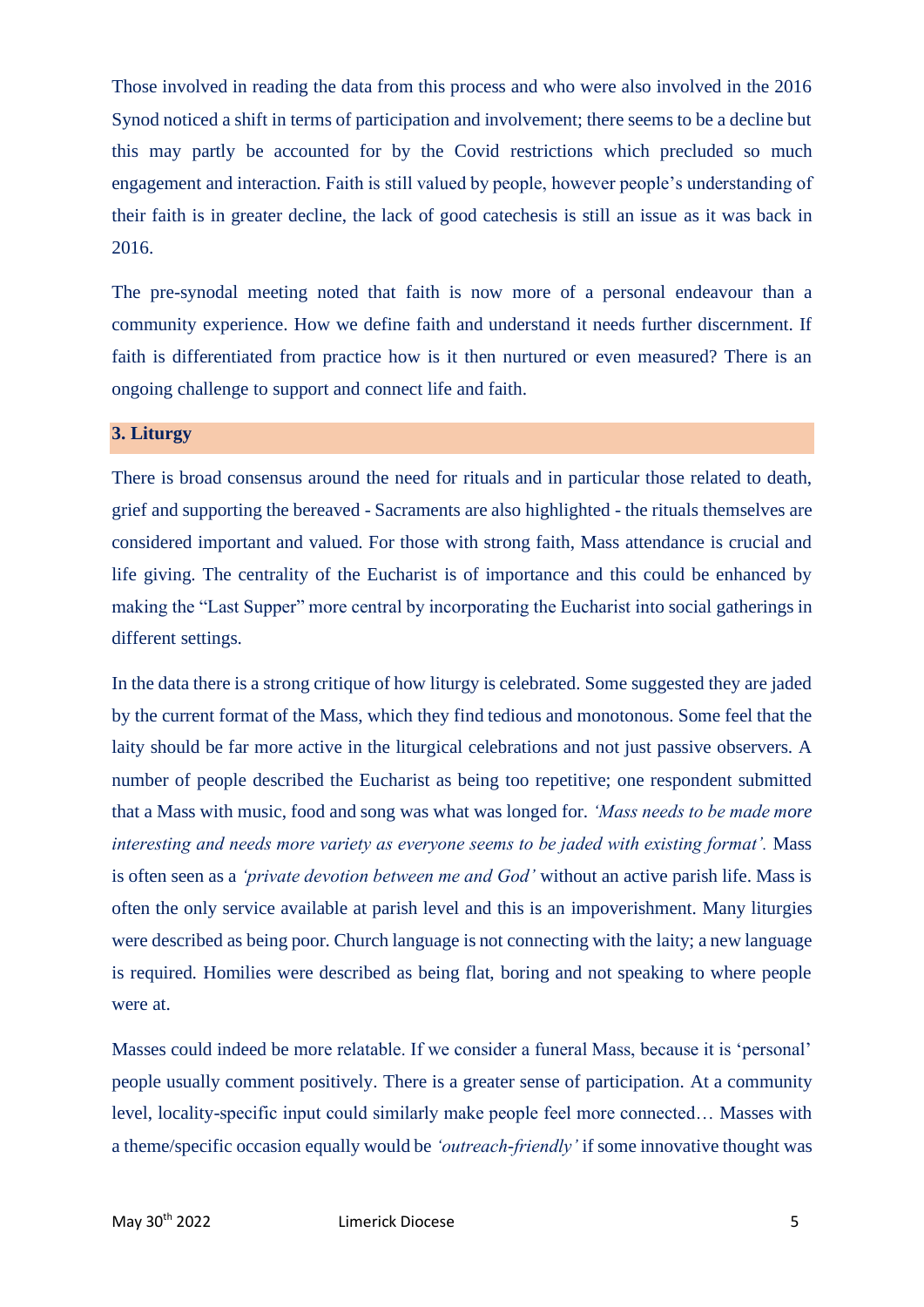put into the liturgy; not to take away from the central mystery but rather to gather around it with a common desire/theme…one heart. The language used is not connecting.

In the meetings with young people – secondary and third level students – it was remarked that we need to *'make Mass more attractive to young people'.* Indeed, many respondents of all ages suggested making the liturgy more meaningful and relatable to younger people. Some people spoke about the language of liturgies and traditions and these should be explained and made more relevant to people today. Youth groups, youth masses and family masses need to be put in place. These Masses could be linked with celebrations such as a picnic and play. This would encourage people and make it more family friendly. Some have said that the low numbers of young people practising their faith throughout the diocese demonstrates that the Church needs to make its celebration of the Eucharist more alive, communities should feel more actively involved in liturgical celebrations and hospitality groups should be in place to provide refreshments after Mass where people can spend time talking to each other in a positive environment.

A good place to start to attract people into churches again is alternative liturgies with creative formats. On the other hand, a submission mentioned the importance of adhering to an approved translation of texts and the correct liturgical rubric. In relation to church buildings the importance of preserving a sacred space with quiet, calm and dignified rituals was highlighted.

In the 2016 Synod process, this area was the fifth most common theme but it was noted back then that it should be termed *'Liturgy and Life'* as the dominant need expressed was to create a greater connection between liturgical celebration and daily life. A similar call is evident in the current data. It seems that the conversion that the Church needs today will not come from liturgical reforms as a deeper prior moment of evangelisation is now necessary.

## **4. Exclusion**

One of the strongest points raised in the responses from parishes and social groups is that the Church is often not as inclusive and relevant as it should be. The *Official Handbook for Listening and Discernment in Local Churches* (the *Vademecum*) encouraged us to make 'every effort to involve those who feel excluded or marginalised', 'including people who have left the practice of the faith'. (Vad. 1.5, 2.1) A clear call for the Church leadership to be inclusive of the LGBT community, women, single parents and other marginalised groups was made. The following statements give a sense of the strong feelings expressed: *'the Church needs to be a place where all feel a sense of belonging and community.'* '*The Holy Spirit is sifting, shaking and moving things.' 'No one is to be excluded from our churches, irrespective of their status –*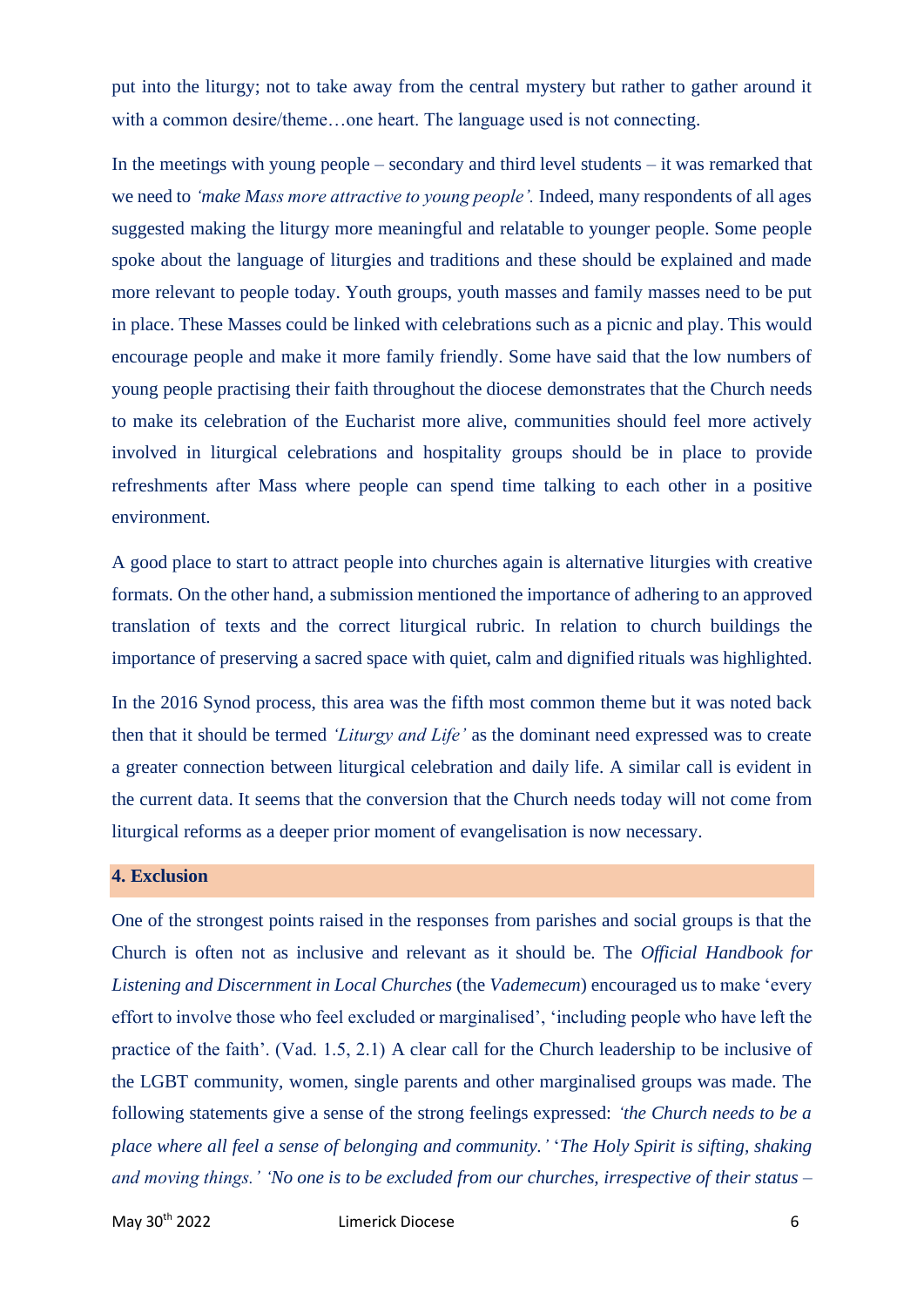*married, divorced, separated or cohabiting… they need special pastoral care or else they will walk away'.* The acid test of parishes is *'how they connect with people on the margins.'* Broken people need to be included, not judged. The Church needs to become more accepting of difference.

How to give lay people a voice and how to empower them is an issue of concern. Our present structures are seen as too hierarchical and since we are all called by virtue of our baptism… we are co responsible and this needs to be enabled.

The issue that voices of women are not heard in Church present structures was raised time and time again; there is a sense that little thought has been given to the role of women in the Church. It was submitted that the Church leadership is overtly patriarchal, and that the hierarchy do not adequately value, appreciate or meaningfully listen to the voice of its female members (either lay or religious). Within the responses from some members of religious congregations/communities, there was a feeling of living on the fringes or being silent, stifled and alienated, along with a sense that the channels through which their voices can be heard are now gone.

One religious respondent described the lack of women's 'public voice' and how it is men's voices that we hear in our liturgies, homilies, interpreting scripture. '*This is difficult and very challenging to move beyond patriarchal and hierarchical restrictions imposed on our lives'.* New ways are necessary to enable women to have meaningful and real involvement in the life of the Church leadership structures.

Members of the LGBT community shared their reality: '*The message of the Gospel…you are loved exactly as you are, that God has created you, formed you in the womb and knows you through and through'.* However, the lived experience of one member saw the Church as '*essentially a misogynist and patriarchal organisation. There is no real equality, and it is not a place that welcomes everybody*.'

A transgender woman spoke about her experience of lay people of faith and priests being accepting and kind towards her privately, but remain silent about this acceptance in public; *The welcome and acceptance of people on the ground of the organisation is wonderful but it doesn't permeate the higher levels…'.* The Church seems reserved for *'holy people'*.

Amongst these marginal voices, there is an acknowledgement that Pope Francis is a 'good' leader but is having *'to deal with a lot of the conservative elements within the Church. That is where the problem lies.'*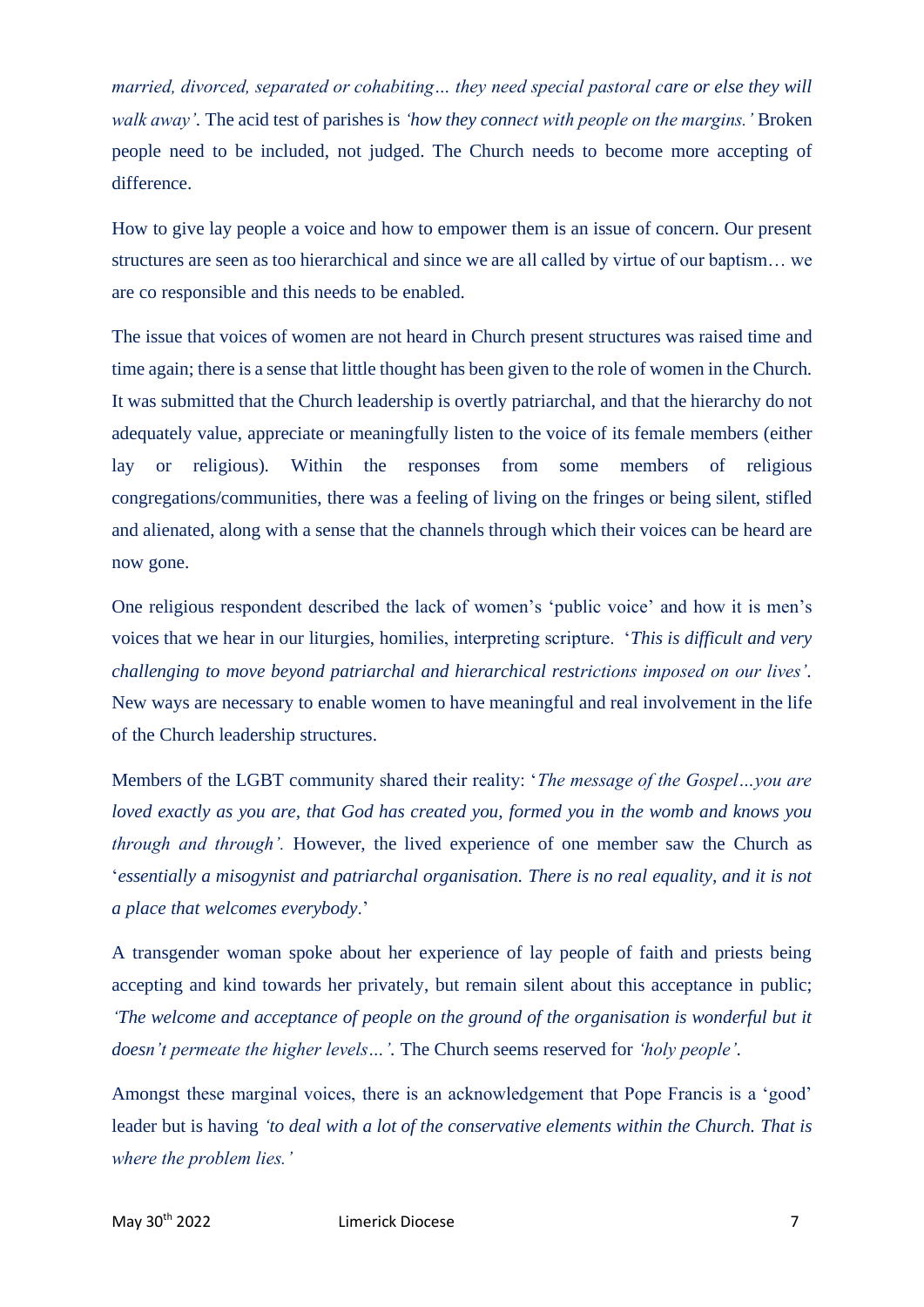People from other religions shared their challenges re integrating into Ireland. One couple of another religion commented on how, for example, in England they could go to church for meditation, but in Ireland they are not made feel welcome. The point was made that neighbourliness needs to be more visible and outreach greater. Some children have difficulty getting into Catholic schools. The divisions between branches of Christianity was noted by members of other faith communities.

In terms of relations among Christians, it was acknowledged that relations with Catholics have improved positively in recent times, compared to the past. There are many forms of simple neighbourliness and participation in events together, although the matter of the reception of Holy Communion in Catholic Churches is an issue for them.

Racism is a big issue in the lives of those who come to Ireland. There was a strong suggestion that the Catholic Church and Catholic priests as well as lay people of faith are well placed to spearhead a more generous, hospitable Church that might lead the way in welcoming the stranger, identifying people of diverse ethnicity as our neighbours and actively link faith to our relationships with newcomer neighbours in our local communities.

People opined that if the Church is going to survive, then it needs to communicate to the wider society the hope, strength and peace it has to offer. It was proposed that this can be done by Church leaders really engaging with people, by Church leaders and members of the faithful giving proper witness to the love, mercy and compassion that the Church is meant to offer the world, by the Church being a place of warmth and welcome for all people, especially the marginalised and excluded members of society, and by the female members of the Church being given their rightful voice and agency.

The main focus of the hurts named in Synod 2016 was on the clerical abuse cases in the Church. Now the hurts named are more focused on exclusion and the sense of being silenced, stifled and alienated, particularly amongst women and the LGBT community.

Some delegates at the pre-synodal meeting remarked that they do not share the experience and perspectives regarding exclusion; however, once again the place of women in the Church resonated strongly.

In terms of exclusion it was also mentioned that people of faith themselves can now feel marginalised and excluded in society. Indeed, it was said, in our efforts to be all-inclusive we have to ensure that Jesus is not excluded.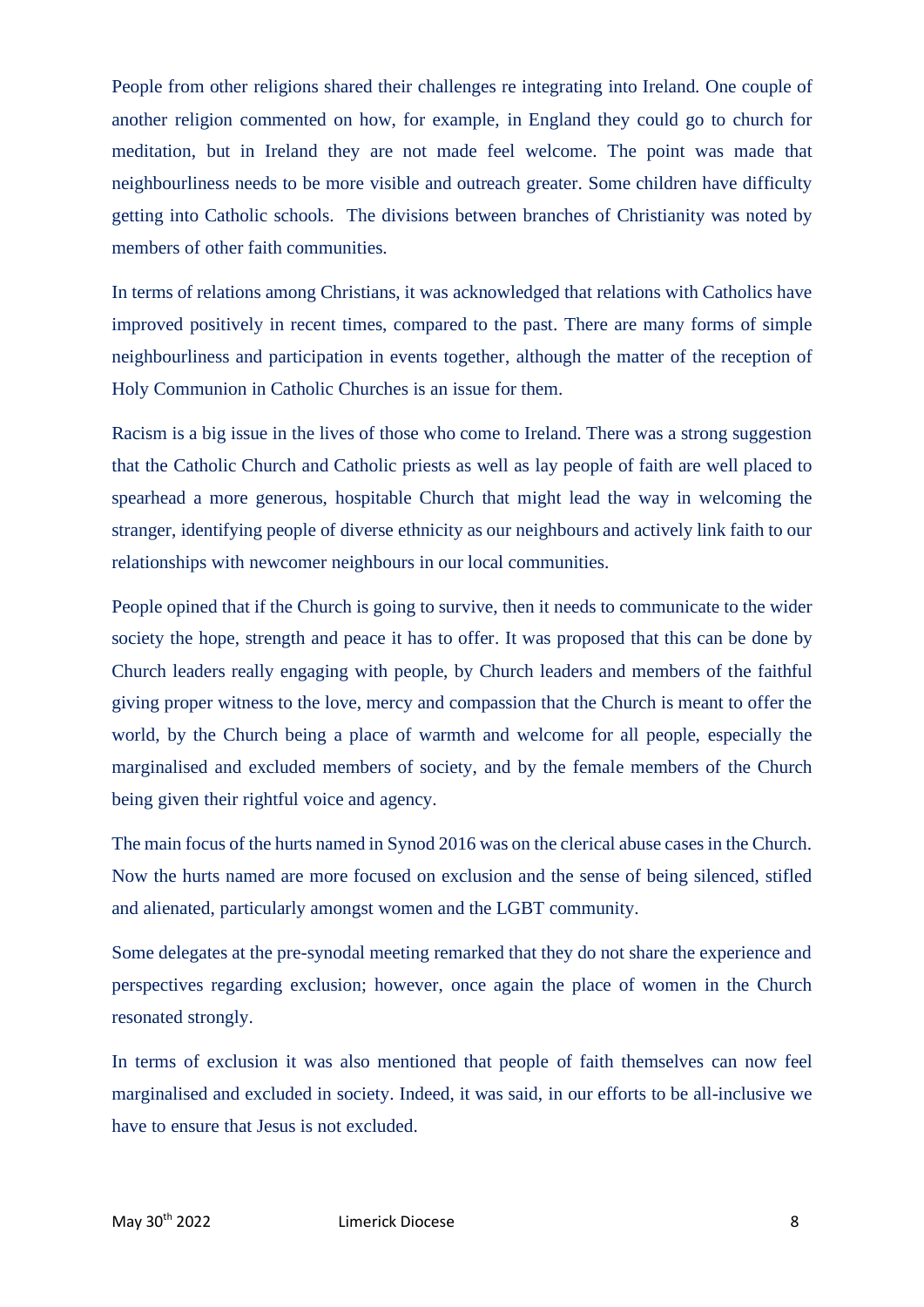#### **5. Complexity and Pace of Life:**

The Limerick Diocese exists within a western consumerist, capitalistic society often at odds with a contemplative, Gospel way of life. Life is very busy for most people and they are juggling many balls, with faith being one of them. This truism surfaced frequently in the Synod returns, with references to being *'busy', 'time poverty',* the difficulty of *'finding time',* the challenging *'pace of daily life'.* All of this is significant for the faith community in terms of the Synod themes of Communion, Participation and Mission.

And whilst it was clear from the data returns that there is a strong faith in the Limerick Diocese, it was also clear that church attendance is not a priority for many. Responses from one group of young adults indicated that some young people are too busy with their everyday lives to give much time or consideration to the Church or spirituality.

There is also, in addition to full and busy lives, a recognition of the impact of *'the endless tyranny of noise and chatter'* on faith practice. One response spoke of the importance of preparation, silence and prayer in relation to the celebration of the Eucharist, so as to invoke a *'holy place of silent wonderment'.* The writer speaks of the importance of a *"powerful silence"* and the necessity for silence in order to engage in listening is highlighted. Being too busy and too judgemental can inhibit our listening capacity and our communion with one another. Other respondents spoke of the *'importance of keeping the story alive'* and of *'keeping [a] contemplative aspect of life alive'*.

One of the positives from the period of the pandemic was that it *'slowed the world, allowing for renewal of relationships with self, others and nature.'* Covid made us *'pause.'* Also in relation to technology, and modern communication methods, there were many mentions of the positive impact the streaming of church services had for the faithful during Covid 19. While technology was identified by some groups as a barrier to listening, others identified the potential of technology to help people. Young people called for relevant websites where they could find out information and ask questions.

#### **6. Discordant voices / Prophetic voices:**

May 30<sup>th</sup> 2022 Limerick Diocese **19th 2022** Limerick Diocese The Secretariat of the Synod of Bishops published *Suggestions for Dioceses and Episcopal Conferences on the Preparation of the Synthesis* and therein, encouraged us to pay attention to 'discordant points of view and voices that are "out of tune" or marginal' as they may later be recognized 'as prophetic voices that indicate what the Spirit is asking of the Church.' To this end we include here some of those discordant voices. In the future Church, people will not be reached primarily through liturgy. This was a common theme from the returned responses. A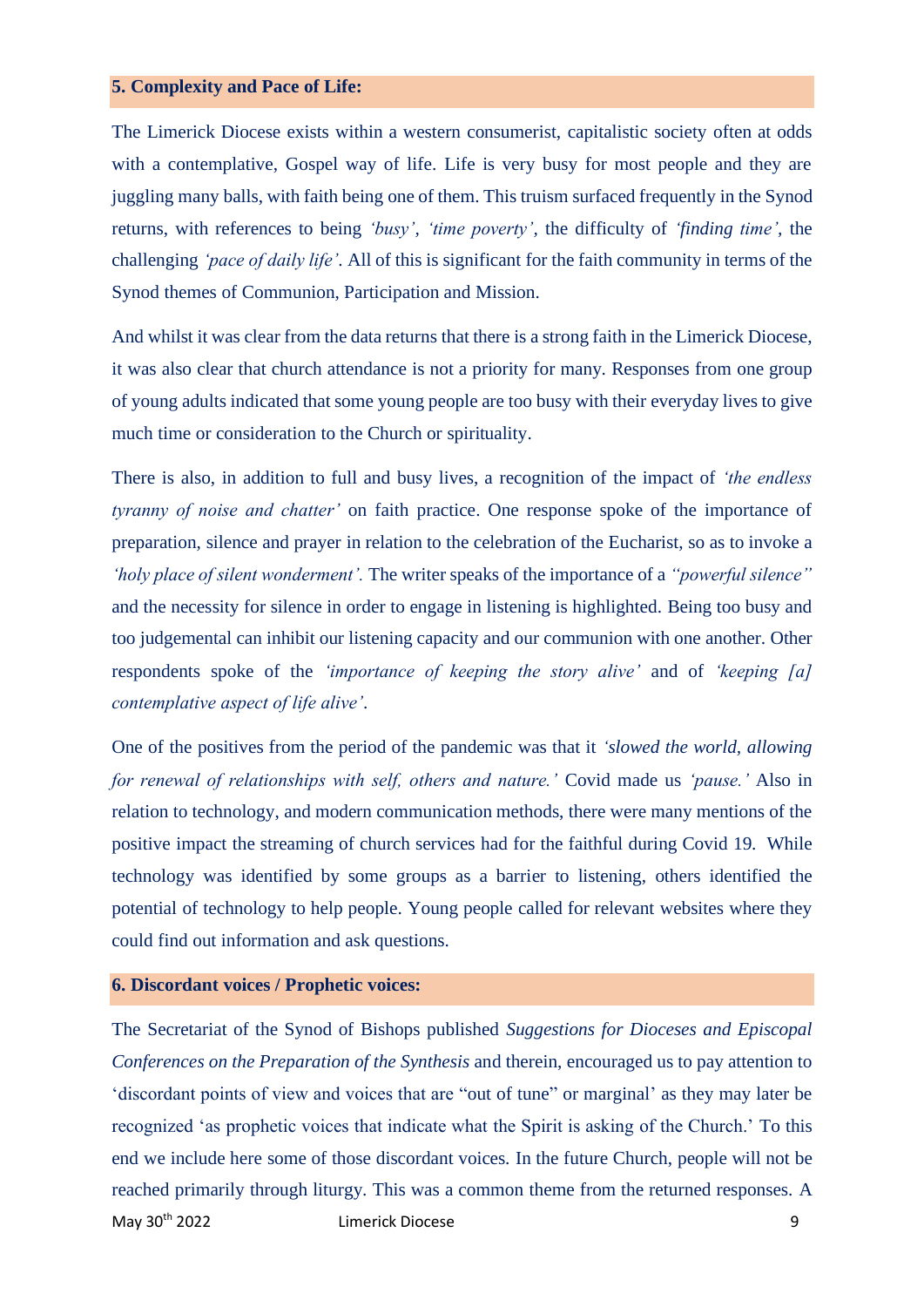prior step is required in relation to encountering Jesus on a personal level – *'the ordinary Christian needs to be evangelized…to meet with Jesus Christ'.* Our faith tradition is intermixed with our culture and history and *'faith practice for cultural/traditional reason misses the last jigsaw piece – a relationship with Jesus'.*

A gap is evident in people's faith education demonstrating the need for quality teaching, that has not been silenced or watered down, to reach the faithful (young people in particular), who express a hunger for the truth; it is not that they know what they want but they know when it is missing. The church needs *'to teach and not just listen'* - '*faith is deeply embedded in the culture but the lack of catechesis is inhibiting that from being nurtured'* whilst being aware of a disconnect between the church in its institutional aspect and the everyday life of the lay faithful - *'the language used is not connecting with the laity.' 'How will the uneducated be heard,'* wondered one respondent. A new language is required. This point was strongly endorsed at the pre-synodal meeting which further emphasised the need for a parental partnership in sacramental preparation.

The need for witnessing came up, the need for the faithful to demonstrate their faith more publicly, the need for leaders to be brave, for prophetic voices in the hierarchy. Many dissenting voices came from people who care deeply about their faith and are looking for *"a miracle"* to help reinvigorate the church.

There is a loud and strong desire for belonging, inclusion, change; with at the same time, the vast majority of responses from parishes, religious groups, individuals, social groups school etc indicating that faith is valued, with many responses associating faith with hope. This counter narrative, of *'giving witness to hope'*, ran through much of the responses.

There was a view that even though the church is no longer at the centre of Irish society but is located at the periphery, this should not necessarily lead to low morale but that the Church should accept this reality and become a vibrant minority which is capable of giving people hope. Some of the respondents are living at the periphery of society and their responses spoke to the themes of the Synodal process – one submitted in response to the question of how participation can be further encouraged by advocating all to *'join it at a small local level – in [your] corridor, [your] building, [your] street'.*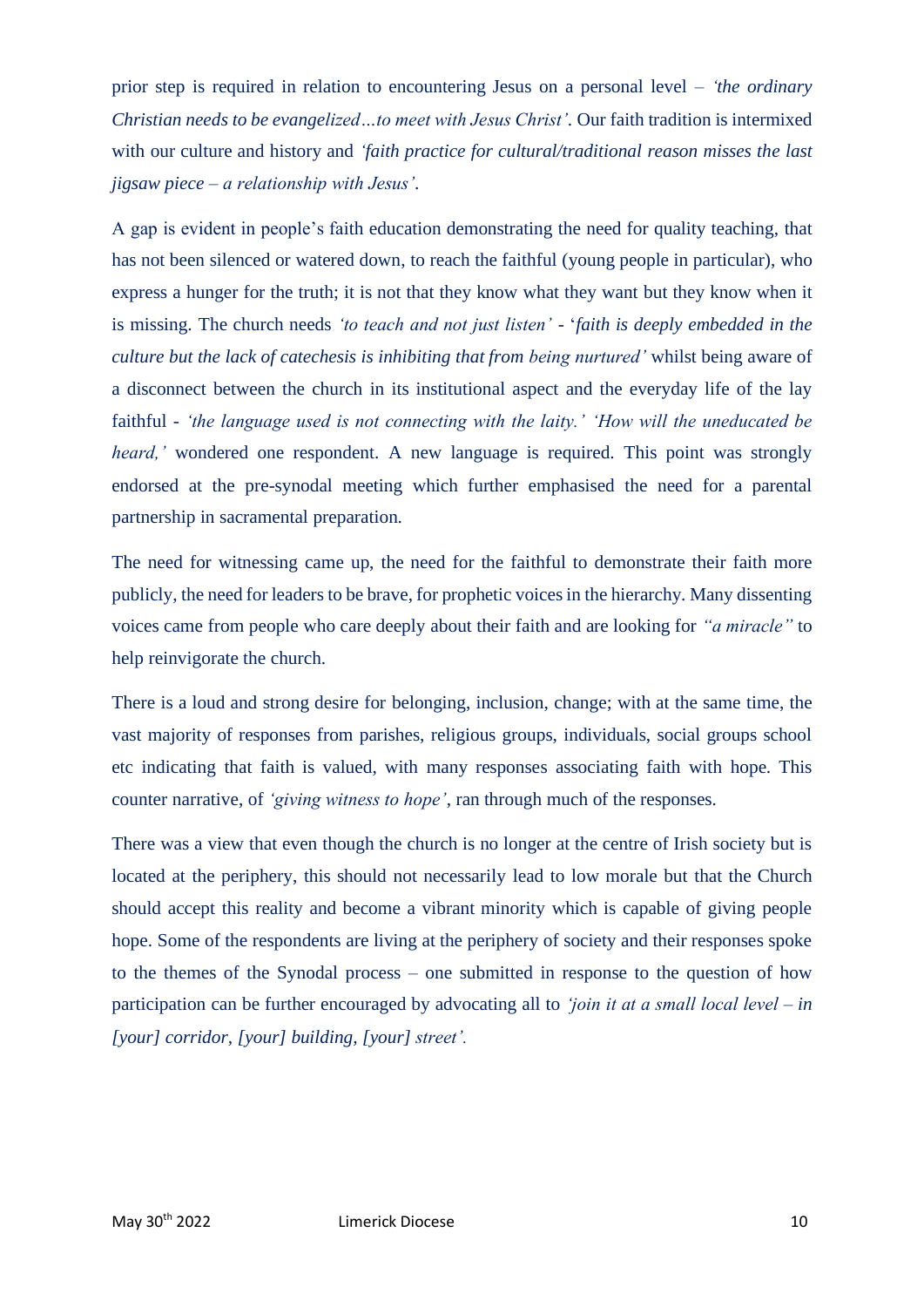#### **Conclusion:**

There are many realistic voices re the difficulties that face up moving on as Church. It is recognised that terrible mistakes were made. But comments from respondents are less about whether apologies were sincere and more about bearing the burden of the wrongdoing, *'the weight of history'* – while always *'straining forward to what lies ahead.'*

The abuse scandals were mentioned by respondents and one person suggested that all within the church should accept full responsibility for what has happened. 'We cannot depend on "Church people" to take responsibility. It will take the ordinary, everyday Catholic to get the ball rolling.' In the second review of Safeguarding practice carried out by the National Board for Safeguarding Children in the Catholic Church in Ireland (National Board) and published in April 2020, reviewers engaged with complainants who were willing to share their experiences. Two complainants and three family members of complainants described sensitive, caring and supportive responses by Limerick diocese, sustained over a medium to long-term period. The reviewers found a lot of evidence of positive complainant care by the Diocese. However, there were three others for whom engagement with the diocese was less positive, and for whom issues involved remain unresolved. What emerged is how complainants are different, as are their subjective experiences of similar interventions. This highlights the importance of active listening to ensure that the particular concerns of each individual are being addressed in a way that they experience as helpful and respectful. Historical failures to ensure the welfare of young and vulnerable people places a permanent responsibility on all of us to learn and act on our learning.

On a more general level to do with the Church today, one person touched on the reality of a spiritual warfare, a very real battle that is, at core, about far more than strategy or management, in a hostile/apathetic climate. It echoes Pope Francis who reminds us that synodal discernment is "a means of spiritual combat for helping us to follow the Lord more faithfully" (*Gaudete e Exsultate*, n. 169). Another respondent remarked that *'a lot will be asked of those who stay'* while someone else said '*we have to begin again with the weight of history on our shoulders'. 'We have to develop the trust of the people again.'*

#### **Moving forward**

How, then, do we plot a path forward in terms of communion, participation and mission? It may be helpful to use a concept of 'readiness', taken from the educational system, in relation to the entrance of a student to a school. The child is queried if they are ready for school; similarly, the school is asked if it is ready for the child. As a people of faith, we could now ask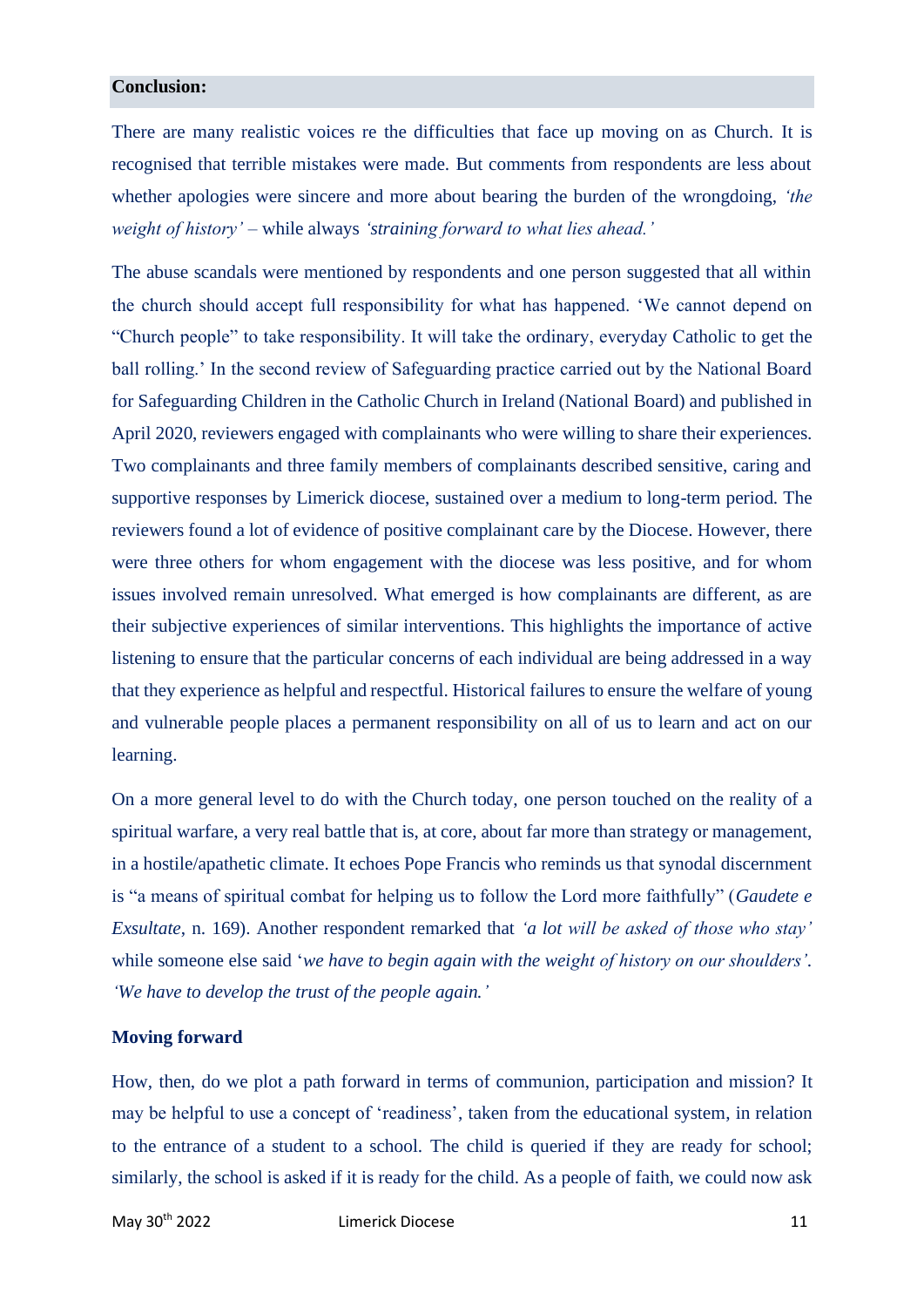– is our Church ready for the person? Is our Church ready, able and willing to receive and walk with the person who is seeking to belong?

To do so, respondents have offered their views that we must offer an alternative story to a prevailing public narrative that often overly focuses on doom and gloom; respond imaginatively to the spiritual needs of the young; be inclusive; and create a vibrant minority. Moving forward, we need to focus on becoming more welcoming, showing we care, listening, helping and celebrating as communities. One respondent mentioned the development of *'basic Christian communities'.* Others noted the need for faith spaces for hospitality/prayer/learning/spirituality and responses proceeding out of 'wellbeing' initiatives but with a Gospel understanding.

Hope was a theme that emerged from the reading of the Synodal submissions, and from that positive foundation stone the future church of greater communion, participation and mission can be rebuilt.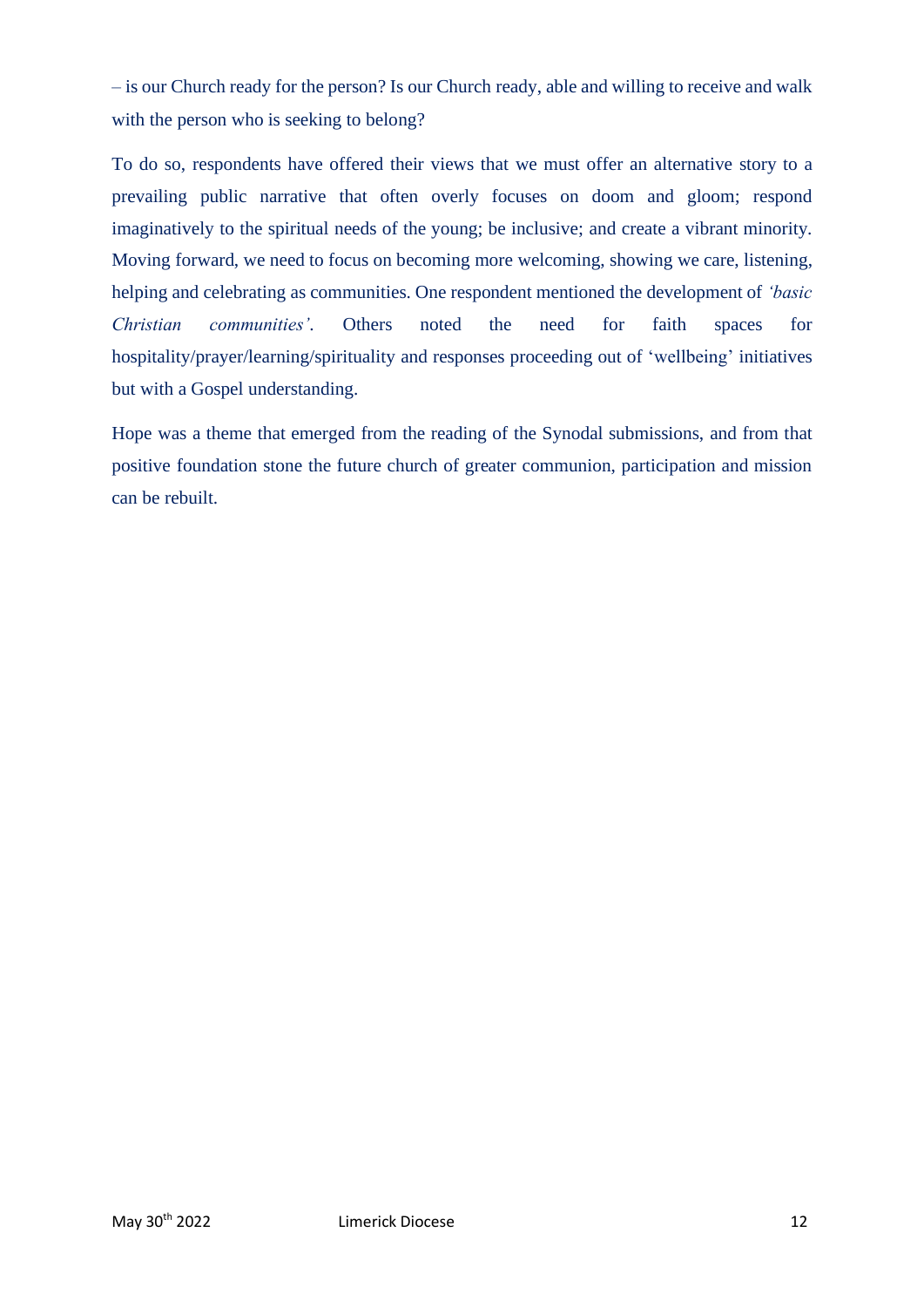# **Appendix A: Synod 2016 listening findings in dialogue with the Universal Synod listening findings in Limerick**

The Synod 2016 listening process involved engagement with over 5,000 people across the Diocese using a variety of listening methods as illustrated in the diagram below.



The discernment and analysis phase identified 12 themes that formed the agenda of the Limerick Synod. The twelve themes are illustrated below:

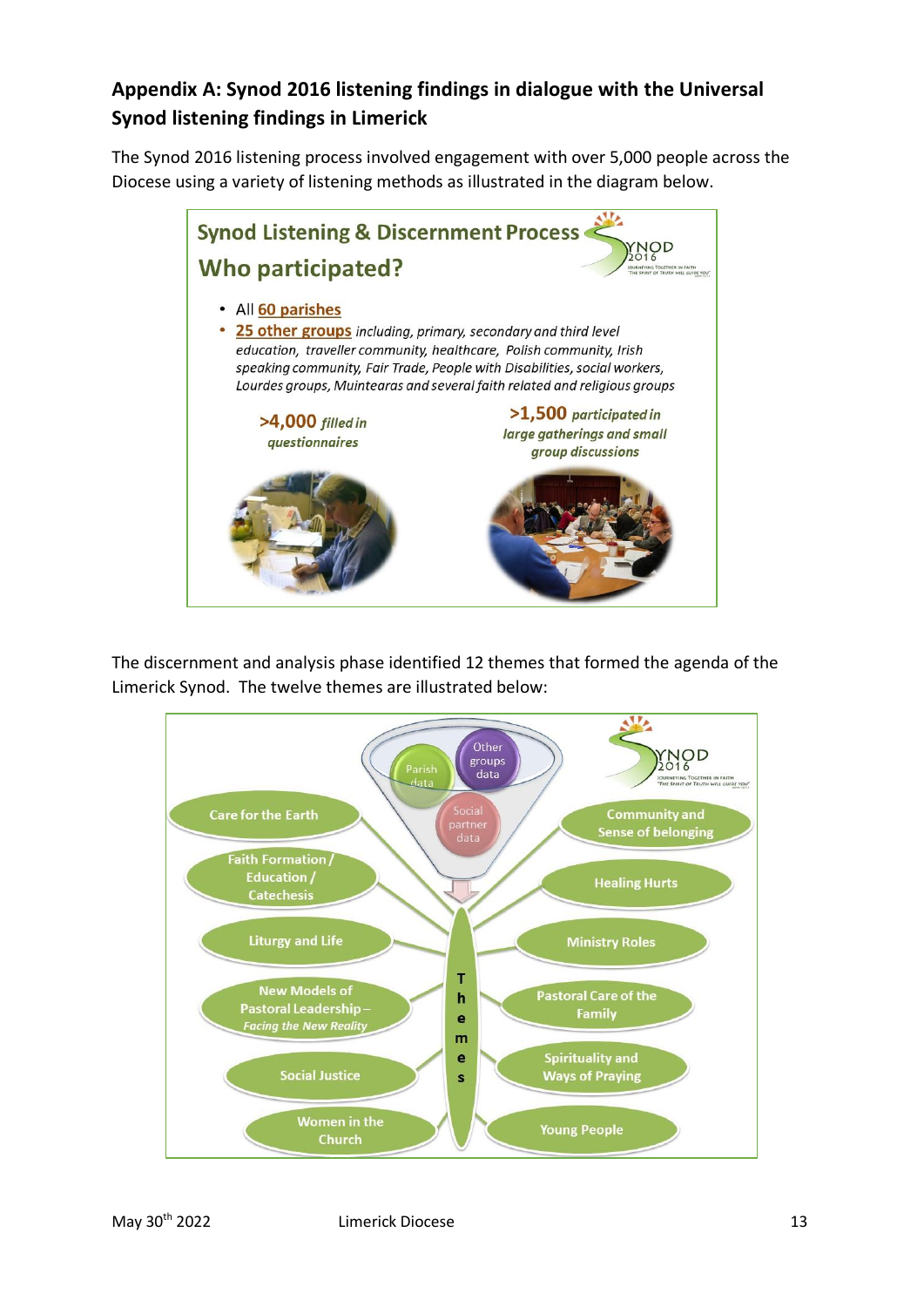The figure below lists the themes from the 2016 Synod and the current Universal Synod:



# **Observations on movement from the time of Synod 2016 to the current time**

- The **Church has moved further from the centre** of life for people to the margins.
- **Faith is still valued** by people; however, people's understanding of their faith is in greater decline, the **lack of good catechesis** is still an issue.
- The **need for good, engaging liturgies** remains an issue.
- People are even more **time poor**, finding room for faith is an issue, Mass attendance is not a priority.
- People are **less likely to be reached through liturgy**, people are **searching for a personal relationship with Jesus**, the Church needs to **teach**, not just listen, it nears to **bear public witness**.
- The main focus of the **hurts** named in 2015 were on the **clerical abuse** cases in the Church, **now hurts are more focused on exclusion** and the sense of being silenced, stifled and alienated, particularly amongst women and the LGBT community.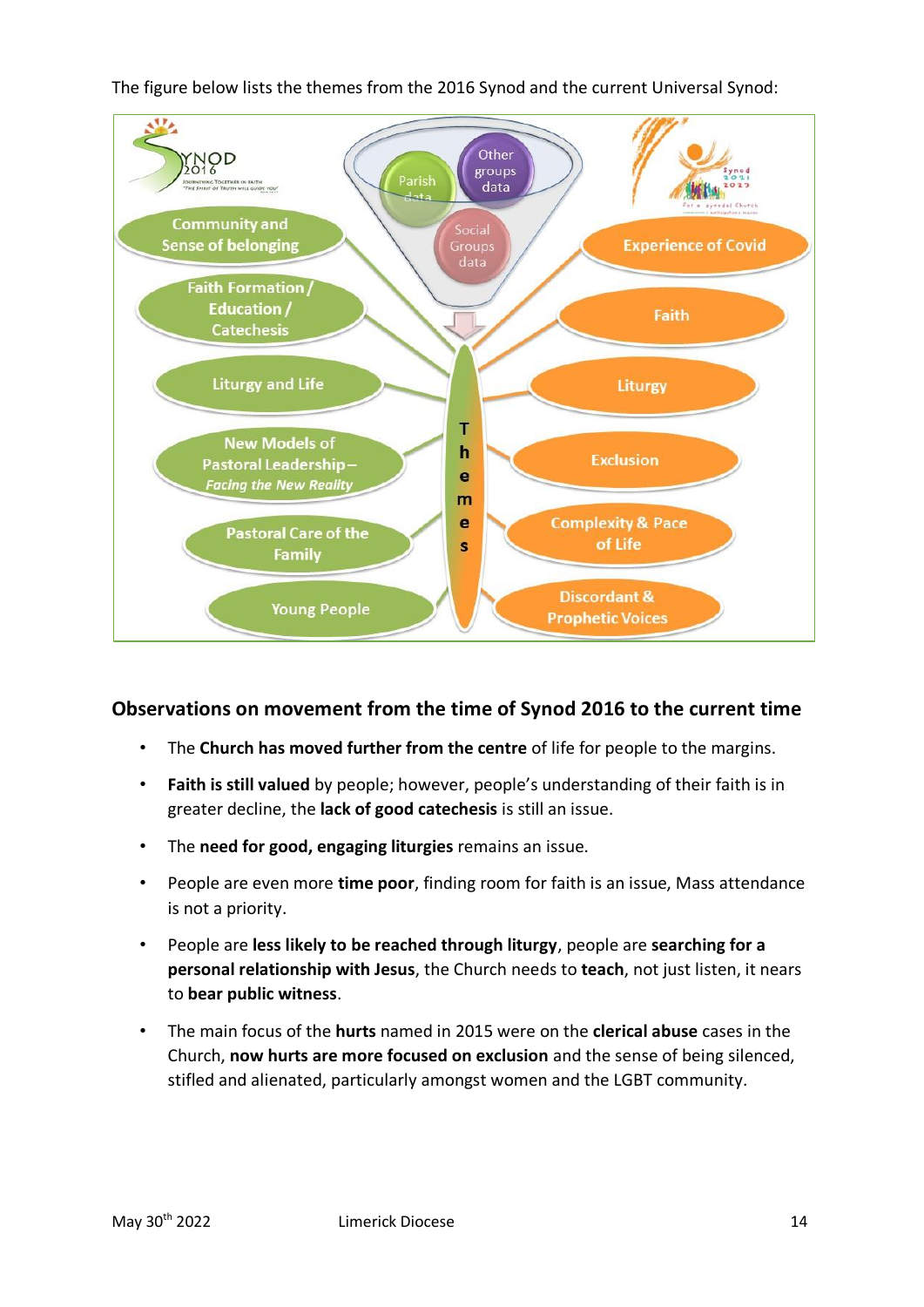## **Appendix B**

The Diocese had the following returns:

**38** parishes returned the questionnaire

**24 engagements with focus groups** (a **'**↑' symbol indicates more than once interviewed)**:**

- 1. An Addiction Recovery Centre conversations with both men and women's groups
- 2. Focus groups drawn from members of the farming community aged  $19 70 \uparrow \uparrow$
- 3. Focus groups made up of women ↑ ↑ ↑ ↑
- 4. Community Volunteers ↑ ↑ ↑
- 5. Pastoral Councils & Parish Leadership Groups ↑ ↑ ↑ ↑
- 6. Frontline workers medical  $&$  educational
- 7. Health care workers
- 8. Migrants
- 9. Eucharistic Ministers
- 10. John Paul II Award participants
- 11. Focus groups comprising entirely of Older people
- 12. Focus groups comprising People in sports
- 13. Focus groups comprising Teachers
- 14. Focus groups comprising Young parents
- 15. Focus groups comprising Travellers
- 16. Secondary schools Ard Scoil Ris, Laurel Hill, St Munchin's & Coláiste Chiaráin, Croom
- 17. Members of the LGBT community ↑ ↑
- 18. 3 rd level students ↑ ↑
- 19. Religious (male & female) group meeting
- 20. Members of the other churches present in the Diocese
- 21. Members of the Mid-West Interfaith Forum
- 22. Members of the Muslim Community
- 23. Parents of children with Autism
- 24. Prisoners

#### **6 focus groups interviewed by Diocesan Synod worker:**

- 1. Parish small group conversation ↑ ↑ ↑
- 2. African priests
- 3. American Dominican sisters